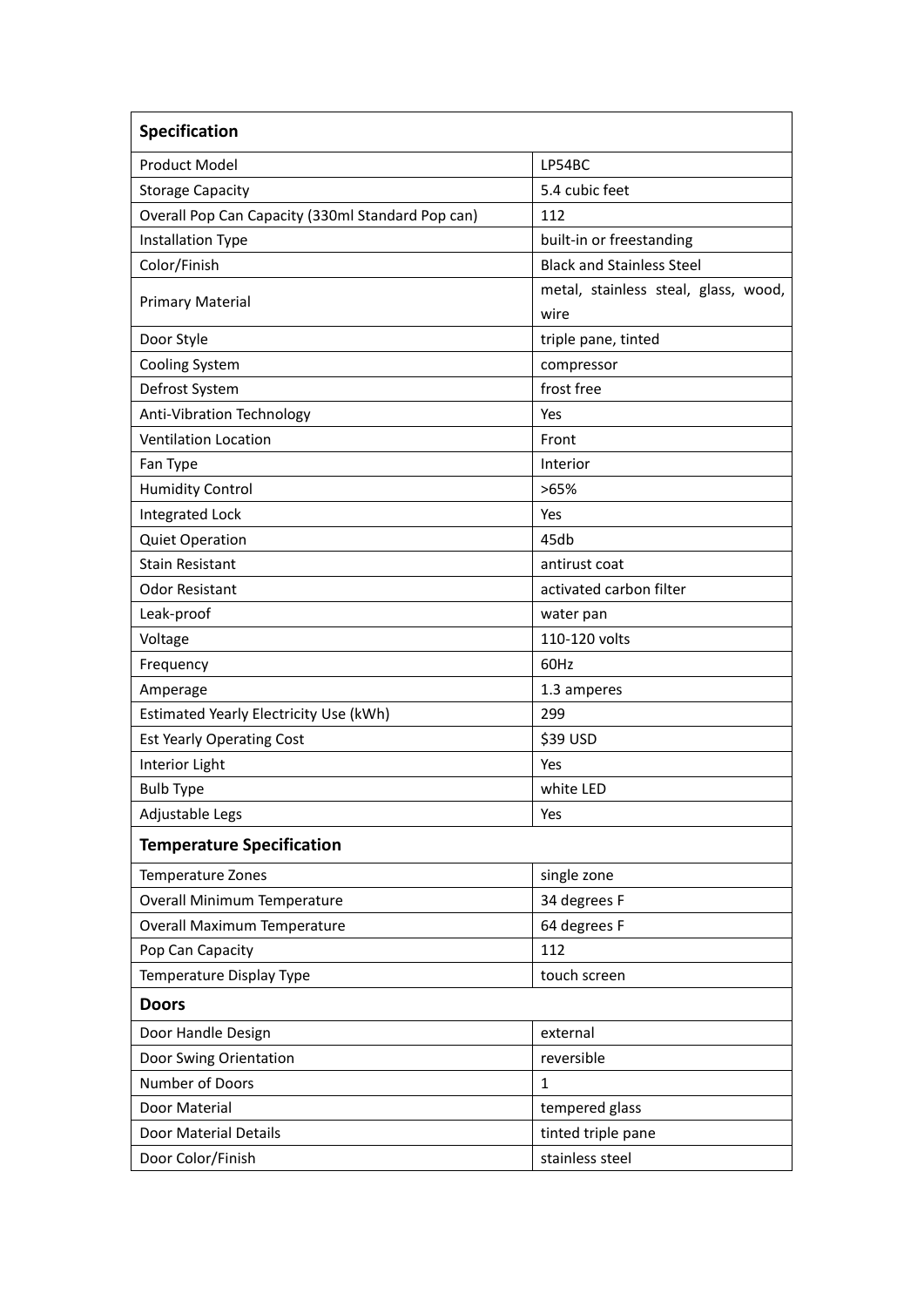| Door Opening Degree to Slide out Shelves        | $>90^\circ$                                                  |  |  |
|-------------------------------------------------|--------------------------------------------------------------|--|--|
| <b>Shelves</b>                                  |                                                              |  |  |
| Adjustable Shelves to different heights         | No                                                           |  |  |
| Number of Shelves                               | 1 glass shelve + 2 black wire shelf +<br>1 half wooden shelf |  |  |
| <b>Shelve Material</b>                          | glass, iron                                                  |  |  |
| Shelves slide out degree                        | 80%                                                          |  |  |
| Glass shelve size (Width x Depth x Height)      | 20.3x17.5x0.4inches                                          |  |  |
| Wire shelve size (Width x Depth x Height)       | 20.1x17.5x1.4inches                                          |  |  |
| Half Wooden shelf size (Width x Depth x Height) | 19.1x13.2x1.0inches                                          |  |  |
| <b>Certifications Listings&amp;Approvals</b>    |                                                              |  |  |
| <b>ETL Listed</b>                               | Yes                                                          |  |  |
| ISO 9001 Certified                              | Yes                                                          |  |  |
| <b>Unit Dimension and Weight</b>                |                                                              |  |  |
| Overall Height - Top to Bottom                  | 34.4 inches                                                  |  |  |
| Overall Width - Side to Side                    | 23.4 inches                                                  |  |  |
| Overall Depth - Front to Back                   | 25.3 inches                                                  |  |  |
| Depth - Excluding Handles                       | 23.6 inches                                                  |  |  |
| Interior Height - Top to Bottom                 | 27.6 inches                                                  |  |  |
| Interior Width - Side to Side                   | 20.5 inches                                                  |  |  |
| Interior Depth - Front to Back                  | 20.5 inches                                                  |  |  |
| Door Height - Top to Bottom                     | 29.9 inches                                                  |  |  |
| Door Width - Side to Side                       | 23.4 inches                                                  |  |  |
| Door Depth - Front to Back                      | 1.4 inches                                                   |  |  |
| Depth With Door Open at 90 Degrees              | 48.0 inches                                                  |  |  |
| Cutout Width - Side to Side                     | 24.2 inches                                                  |  |  |
| Cutout Depth - Front to Back                    | 24.8 inches                                                  |  |  |
| Cutout Height - Top to Bottom                   | 34.8 inches                                                  |  |  |
| Overall Product Weight Net Weight               | 105.4 Lbs                                                    |  |  |
| Shipping Weight with Panel                      | 134.5 Lbs                                                    |  |  |
| Shipping Height - Top to Bottom with Panel      | 40.7 inches                                                  |  |  |
| Shipping Width - Side to Side                   | 25.8 inches                                                  |  |  |
| Shipping Depth - Front to Back                  | 27.2 inches                                                  |  |  |
| <b>Installation and Usage</b>                   |                                                              |  |  |
| <b>Installation Required</b>                    | No                                                           |  |  |
| Tools Needed for Installation                   | No                                                           |  |  |
| <b>Additional Parts Required</b>                | No                                                           |  |  |
| Supplier Intended and Approved Use              | residential and commercial use                               |  |  |
| Outdoor Use                                     | No                                                           |  |  |
| <b>Product Care</b>                             | wipe clean with a dry cloth                                  |  |  |
| Undercounter                                    | Yes                                                          |  |  |